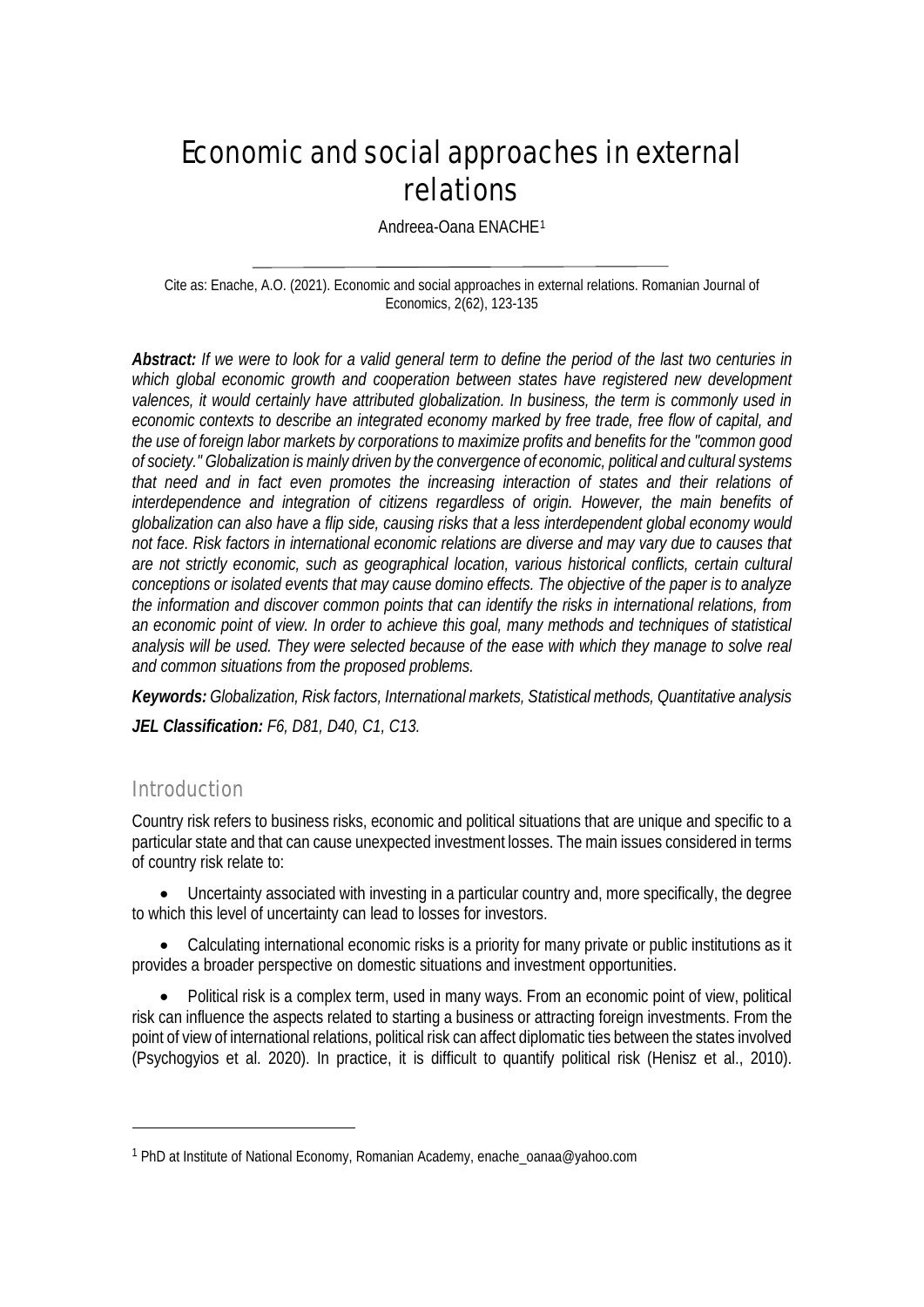Therefore, the political risk ratings are estimated according to the subjective assessments of the experts in the field and contribute to the difficulty of data transparency and their veracity.

In this paper, we want to identify some economic links between the social aspects related to the population's trust in the regulatory systems (police, legislative system and political system) and the synthetic indicators of a country, comparing these links between EU countries and identifying at the base of these events.

# Literature review

Many business decisions are made based on estimates of the future. Making a decision based on estimates, assumptions, expectations, predictions, predictions about future events involves a good dose of risk, sometimes quite difficult to define and, in most cases, impossible to measure accurately, given the abstract nature of concept. In 1921, Frank K. Knight (1921) made the first theoretical analysis of economic decisions made in conditions of risk and uncertainty in his work Risk, Uncertainty and Profit. In Knight's view, risk was characteristic of that decision-making situation in which the decisionmaker could associate a mathematical probability with a sequence of events, the uncertainty being, implicitly, that in which the evolution of events could not be expressed in the form of a probabilistic law or equation. In his work, Knight delineated the risk of uncertainty, an approach challenged by a number of theorists who argued that, in Knight's approach, uncertainty and risk are, in fact, the same thing. Despite the fact that there are currently many papers on risk and uncertainty in economic decisions, the approach to these complex categories in economic theory is relatively recent. Formal attempts to analyze risk and its economic effects have been made since neoclassical economists (Daniel Bernoulli, William Stanley Jevons, Carl Menger, Francis Y. Edgeworth), by introducing the concept of marginal utility in approaching risky decision making (John et al., 2017). Generally, the concept is used to describe situations or events with uncertain results or consequences.

Uncertainty, as defined by Knight, is the expression of the random evolution of economic phenomena, especially since, for their analysis, the decision-maker has limited time and information (George L.S. Shackle, 1952). The economic decision is based on two variables: the perfection of the information (the information available to the decision maker is perfect and accessible to him at all times) and the perfection of the prediction (the risk-generating event will occur in the future exactly as predicted). In very few cases, however, the economic reality is characterized by perfection, the sources of information often distorting, by the quality (objectivity) and timeliness of the data, the real state of events or, conversely, unforeseen events overturn the initial predictions. Constantly oriented towards the most attractive earning opportunities, foreign direct investment has experienced an unprecedented development (Bekaert, 2015). This development, not at all surprising if we look only at the increasingly integrated international capital markets or the rapid means of disseminating and transmitting information, has led to a constant concern for the analysis of the main variables taken into account in the investment decision, among which risk occupies, undoubtedly, a fundamental place. Each of the three decision-making situations — certainty, risk, and uncertainty — is most often defined in relation to the other two. Such an approach makes it much easier to delimit as accurately as possible the scope of each concept and position it as accurately as possible in relation to the others. Depending on the degree of knowledge of the evolution and future effects of a particular event, the three concepts can be ranked as follows: at the extreme certainty and uncertainty, respectively, while the risk is placed on an intermediate position. In the light of the above, absolute certainty can be defined as the decisional situation in which the future evolution of events, as well as the consequences of a decision can be accurately predicted, with no errors or unexpected events. This decision-making situation is apparently a perfect situation for the operators in a financial market, who thus know all the information they need to make the best decision. In this context, the results of any action or decision would be known exactly before their production or adoption. At the opposite pole of the certain decision-making situation is the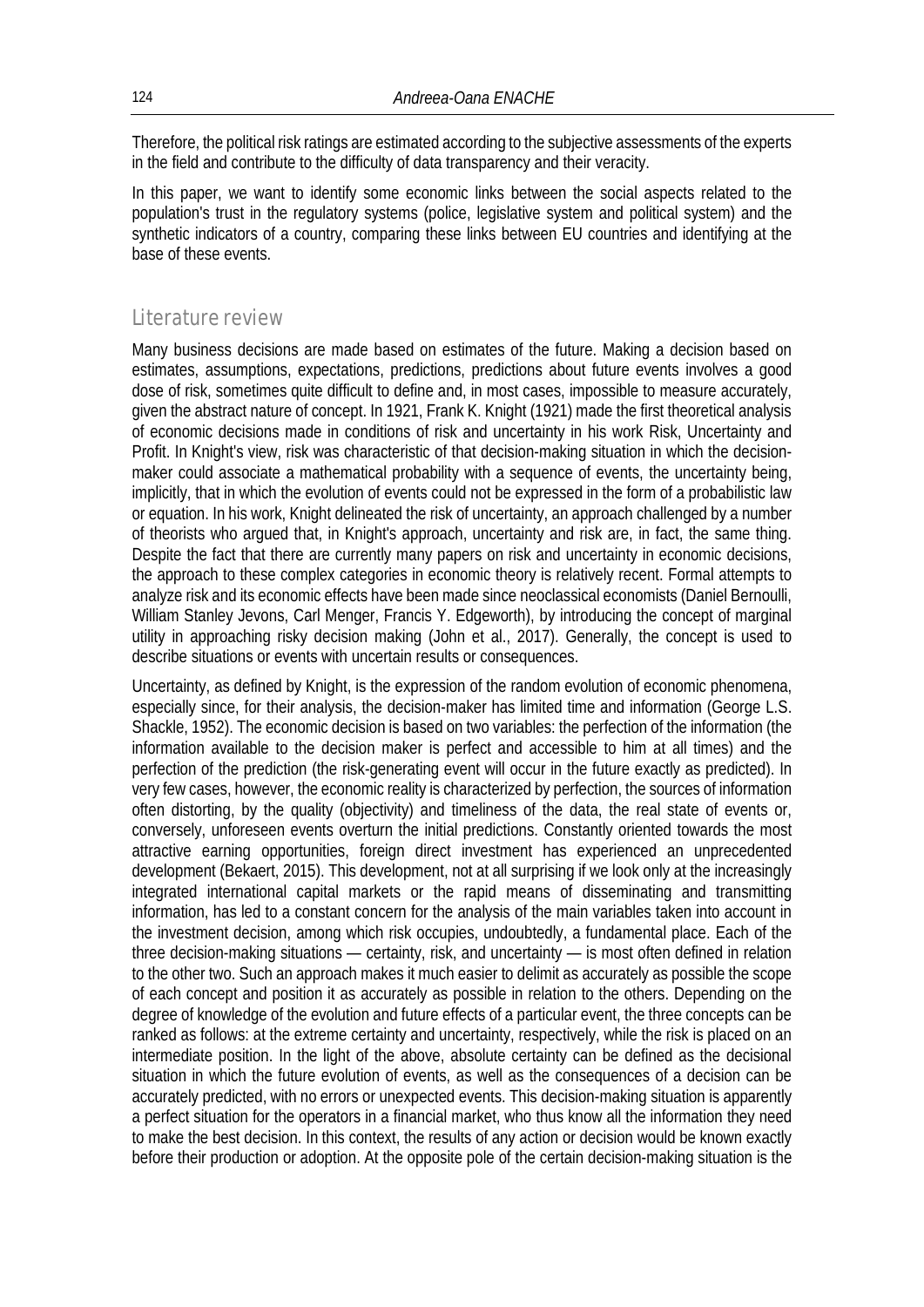absolute uncertainty. This is the situation in which the decision maker cannot anticipate the evolutions or his own future actions and / or decisions or those of others (Hermann Hope, 1997).

## **Data**

International economic relations concentrated in the Member States of the European Union are subject to several factors in terms of trading, exchanges and the maintenance of generally profitable international relations, taking into account several indicators captured in the table below, together with the amounts invested of the European Union in the local economy and the total amount of trade in the European Union, both expressed in the official currency of this area, Euro.

| Table 1. Database table structure |  |  |  |  |  |
|-----------------------------------|--|--|--|--|--|
|-----------------------------------|--|--|--|--|--|

| Country | Trust in   | Trust in            | Trust in                   | Percentage of                                         | Government                    | Millions of               | Millions of             |
|---------|------------|---------------------|----------------------------|-------------------------------------------------------|-------------------------------|---------------------------|-------------------------|
|         | the police | the legal<br>system | the<br>political<br>system | people<br>discriminated at<br>work during<br>contract | declared<br>budget<br>deficit | euro<br>invested<br>by UE | euro<br>traded in<br>UE |

Source: Author's processing

The *Country* variable comprises 28 Member States of the European Union for which we have the following information saved in the database which we will further submit to an explanatory description. We mention that the data taken are from the calendar year 2019 and that the decision to choose this year is argued by the fact that it is the most recent year that was not influenced by the global pandemic that could have shown certain trends that are rather characteristic of a special period short-term, not general trends. All official data are collected from Eurostat's database and activity reports prepared by them during 2020.

*Trust in the police* is a variable that represents an average for two others: trust in the police system in terms of people living in that country and trust in this institution from the outside. This is an average of 1 to 10, with 10 being a total confidence and 1 a total lack of confidence. This is relevant because abuses and lack of transparency in certain sectors can make trading activities more difficult and risky, whether we are talking about goods, services or even non-physical goods.

*Trust in the legal system* is a variable that sums up the trust in the legal system, on a scale from 1 to 10, where 10 represents the maximum trust in the legal system, and 1 represents the total lack of trust in it. This is very important because it is a mirror of the applicability of the goods or assets insurance system, the confidence that there is fairness and transparency in the interest of all, not just the parties involved in that process, which leads to a high degree of confidence for potential consumers.

*Trust in the political system* is another variable that represents the country's confidence in the political class regarding their decisions and the confidence that they put the welfare of their country first and not their personal interests. Like the last two, it is presented on a scale of 1 to 10, where 1 shows that there is no trust in the political class, and 10 that there is total trust. This indicator is important because, for a period delimited by the constitution of each country, the decisions of politicians, rulers and other legal representatives of the respective people influence its course. This path also includes economic elements and these influence how other market players feel attracted or not to enter into agreements with those countries.

*Percentage of people discriminated at work during contract* is a percentage variable that shows us how many percent of a sample of 100 people felt in the past or even now, at some point that they are discriminated against by their employer, colleagues or other people. with which it must interact. Discrimination refers to hatred of race, ethnicity, sex, nationality or even age and indicates the degree of education of that nation in an indirect way. If a country has such a high value indicator, we can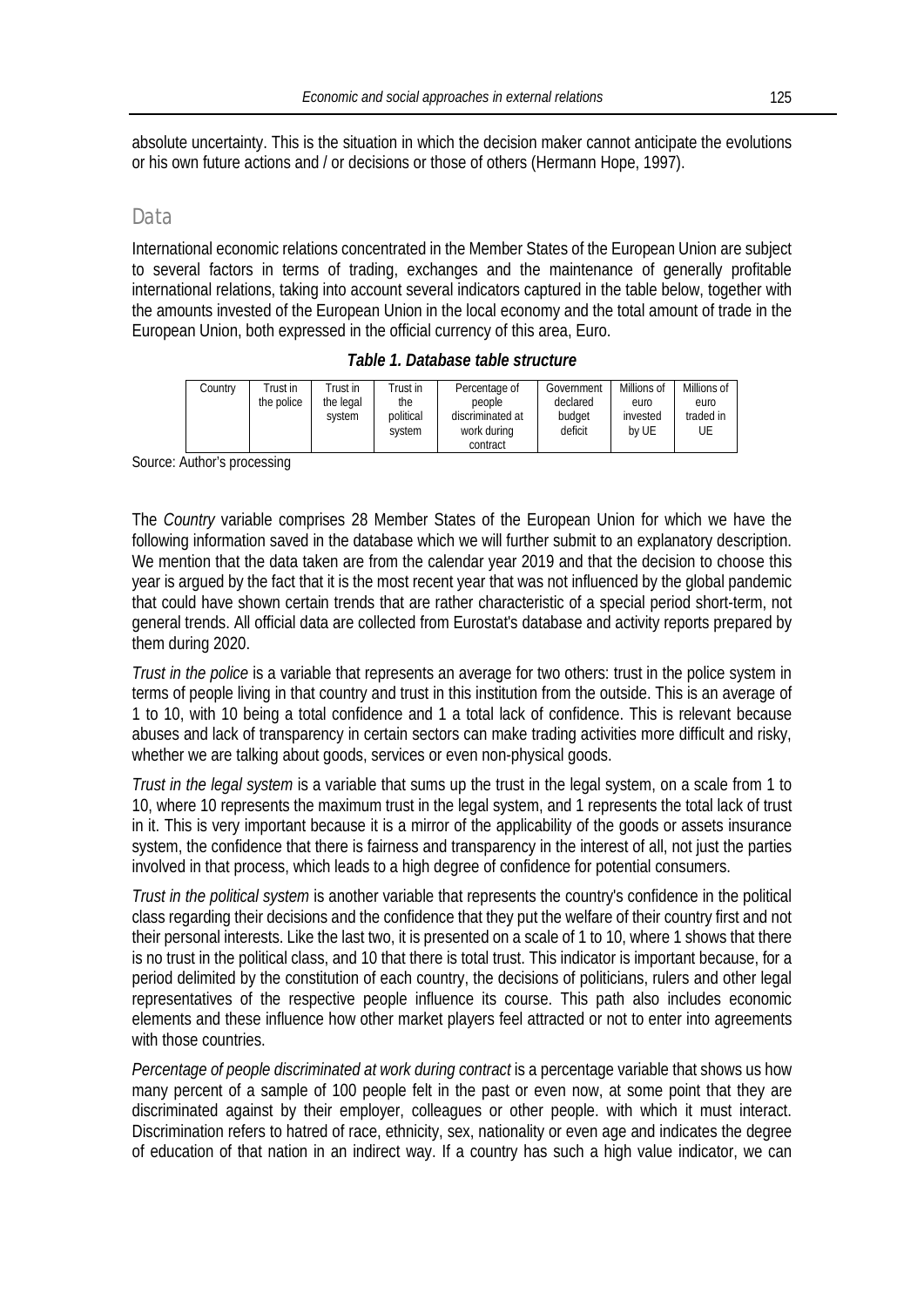express the opinion that economic representatives from other states who would like to interact with economic agents from that country will have at least a second thought before continuing the business.

*Government declared budget deficit* shows the value declared by the government of the respective country for the budget deficit. The simple defined budget deficit is when government spending exceeds revenue. An important aspect of this indicator is that, being declared by the government of the country, it can be totally representative or not, making it more or less qualitative. If it fully reflects the expenditures with various investments made by the government, it is a qualitative one, and if it has gaps regarding different transactions, projects, or focuses on various aspects that do not represent reality, it is a non-qualitative one.

*Millions of euros invested by the EU* show the value, in millions of euros, of the investments made by the European Union in that country. Although it is a gross value and does not fully refer to the overall results as more developed countries do not benefit from foreign investment to the same degree as the least developed, a high number certainly indicates a level of confidence allocated by EU members in the country. in relation to the value of the euro.

*Millions of euros traded in the EU* represent the value in millions of euros given to all transactions given in 2019 made with other members of the European Union. This shows the degree of activity, the value of transactions being in favor of the number because in the economy the final monetary result after an activity is the one that takes precedence over the effort made.

# Methodology

In statistics, dependency is a statistical relationship between two random variables or two sets of data. The correlation refers to a wide range of statistical relationships involving dependence. For the study of the dependence between two variables, each of them being subjected to a random scattering, methods of correlation analysis are applied. The correlation analysis studies the average law of behavior of each of the variables according to the values of the other variable, as well as the measure of the dependence between the considered variables. This method of statistical calculation can be represented in three ways, namely Pearson, Spearman, Kendall.

*Pearson* defined the correlation coefficient as an indicator whose purpose is to help measure the intensity of linear links between two or more variables that will be of the numerical type. The correlation coefficient will always be constant, however we will report on the reporting direction of the two variables and do not take into account the existing dependencies between them.

$$
r = \frac{n(\sum xy) - (\sum x)(\sum y)}{\sqrt{[n\sum x^2 - (\sum x)^2][n\sum y^2 - (\sum y)^2]}}\tag{1}
$$

*Spearman*, on the other hand, is another type of coefficient, of static type and can be identified following a non-parametric test.

$$
r = 1 - \frac{6\sum d^2}{n^3 - n} \tag{2}
$$

*Kendall* is another correlation coefficient used to measure power intensity between ranks. (Andrei & Stancu, 1995)

$$
r = \frac{(number\ of\ matching\ pairs)-(number\ of\ inappropriate\ pairs)}{n(n-1)/2}
$$
\n(3)

The interpretation of the coefficients following the application of the three types of correlations is made by analyzing the interval -1 and 1 which includes all possible values.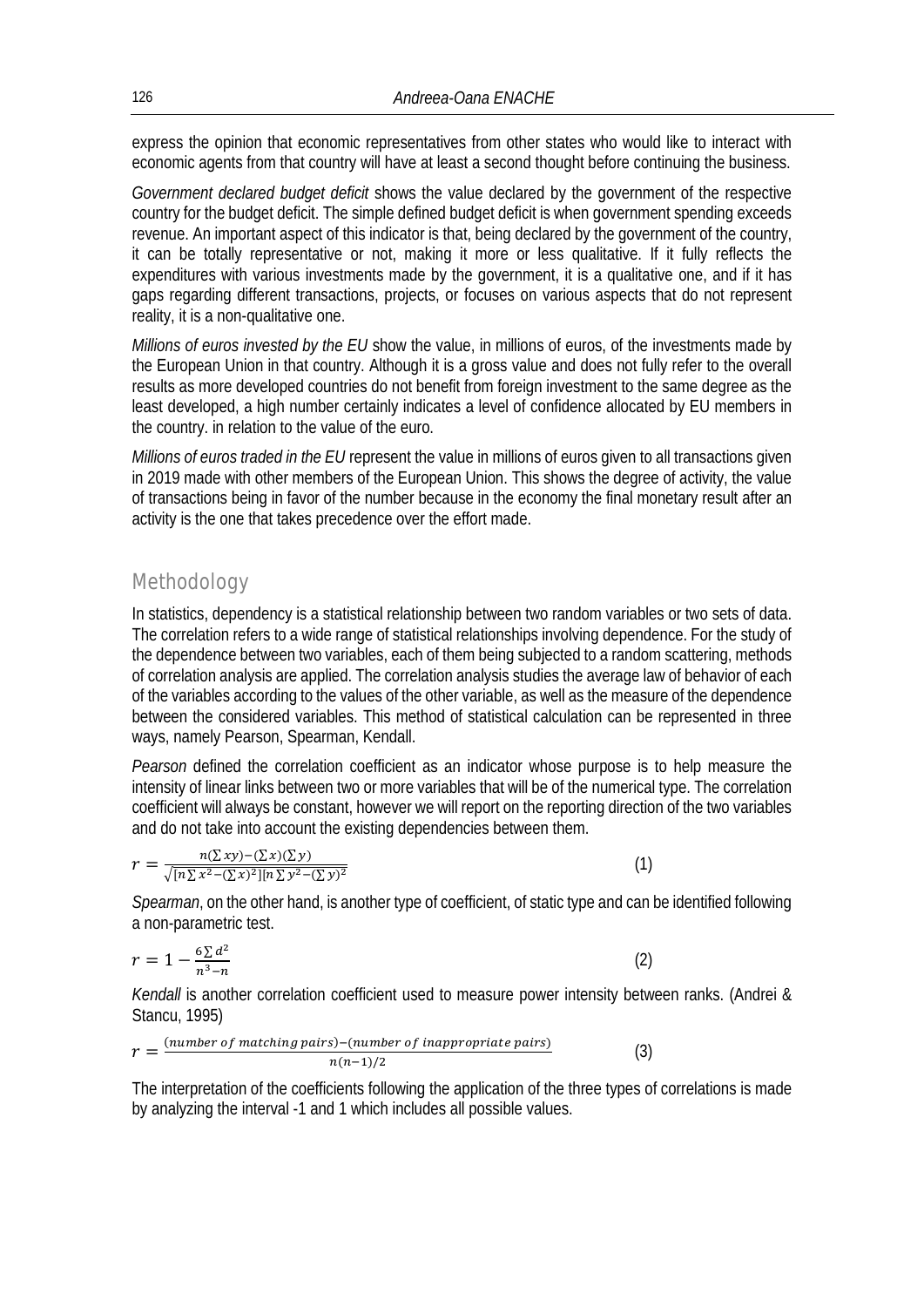The Chi-squared statistical test is a test that shows the degree of dependence or independence for variables. The test will be applied to categorical variables that are part of a single data set and is used to determine the level of connection between them.

The premise from which this test starts is:

H<sub>0</sub>: Variable A and Variable B are independent / not dependent.

H<sub>1</sub>: Variable A and Variable B are not independent / are dependent.

The degree of freedom is calculated using the formula:

$$
DF = (r - 1) * (c - 1)
$$
 (4)

where r represents the number of categories of variable 1, and  $c$  represents the number of categories of variable 2.

Continuing, the frequency is used to calculate:

$$
E_{r,c} = \frac{(n_r * n_c)}{n} \tag{5}
$$

where n is the number of observations of each variable, respectively for the entire data set analyzed.

Statistically, the Cramer V test is the method of measuring the assertion for two qualitative variables, where they are given values between 0 and 1. Its base is in a Pearson chi-squared test and has as its method to calculate the following mathematical formula:

$$
V = \sqrt{\frac{\varphi^2}{\min(k-1,r-1)}} = \sqrt{\frac{\frac{\chi^2}{n}}{\min(k-1,r-1)}}
$$
(6)

# Results and discussions

Next we will analyze the links between the variables. Since all the variables in our database are numerical, we can find the mathematical correlation between them, using the three measurement indicators provided by Pearson, Kendall & Spearman.

## *Figure 1. Correlogram of attributes using the Pearson indicator*



Source: Author processing based on data collected from several sources

It can be seen in the correlogram whose construction was based on the following Pearson coefficient: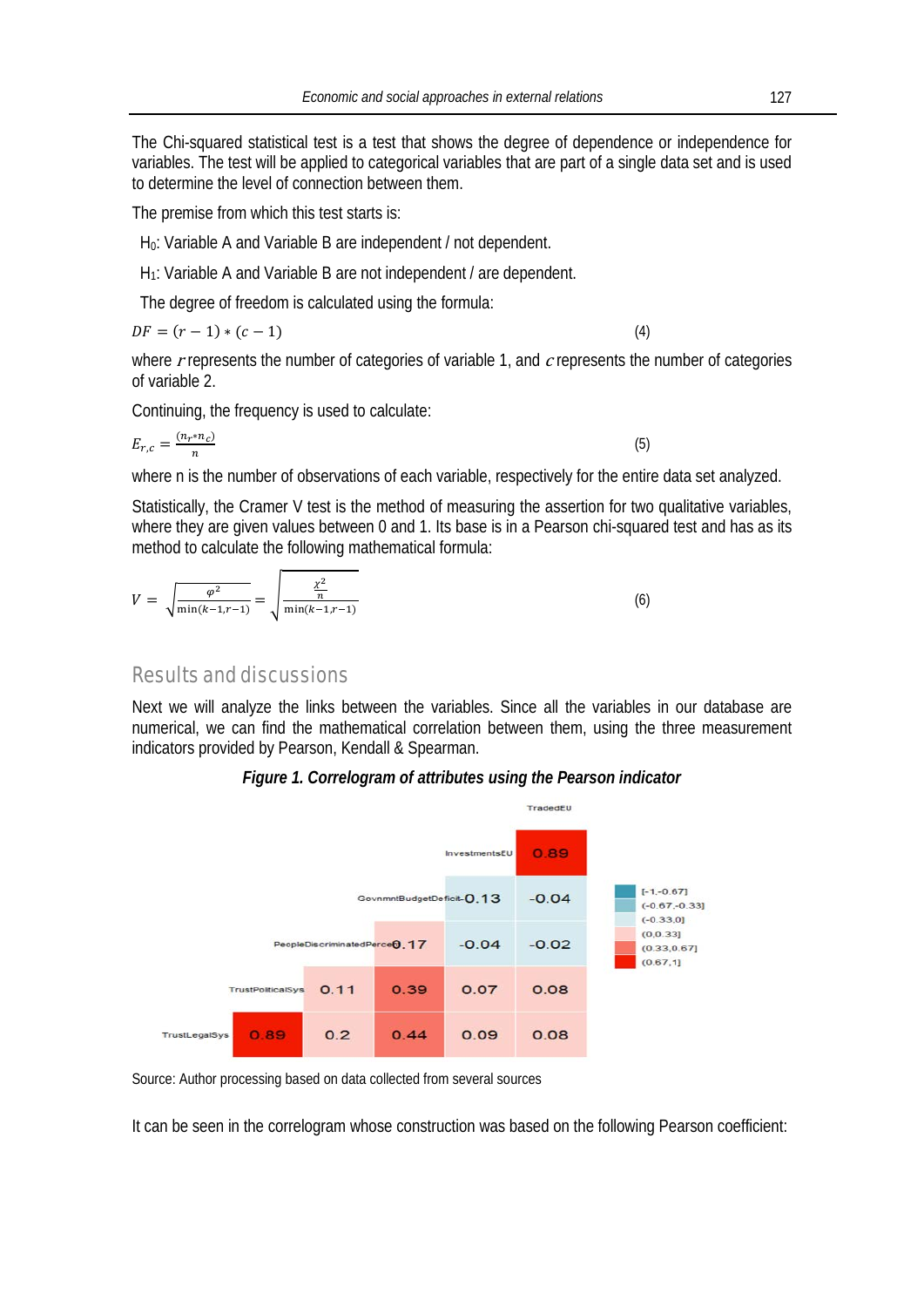• Traded EU, total value of transactions with other countries in the European Union in 2019 we note that the correlation between them and Government Budget Deficit, People Discriminated Percent, Trust Political Sys and Trust Legal Sys correlation is extremely small, with very close values to zero. This shows us that they are not correlated at all. Looking at Traded I and EU Investments we notice that there is a correlation of 0.89, meaning an extremely high value.

• Regarding Investments EU, we notice that it has values similar to those of Traded EU, a reconfirmation of the correlation between them.

• We notice that the government budget deficit is a correlation of 39% with Trust Political Sys and 44% with Trust Legal Sys. This does not show that, although not intuitively, a one-unit increase in the budget deficit will explain 39% of the increase in confidence in the Political System and 44% in the increase in confidence in the legislative system, respectively. We can deduce that this phenomenon is related to the fact that this declared figure, and a high budget deficit figure, although bad economic news, shows a sincerity and a desire for recovery and probability, put in a specific context, can come with solutions for possible future recoveries.

• Regarding People Discriminated Percent we notice that it is very low in relation to all the other variables in our data set. Therefore, there is no mathematical correlation between the percentage of people discriminated against in the workplace and trust in the police, government, legislation, but also regarding the values of transactions or investments coming from the European Union.

• Focusing on trust between the legislative system and trust in the government, we notice that we have a value of 0.89, i.e. a change with a unit in value. Trust in the legislative system will explain 89% - a change in the value of trust in government institutions. This does not mean that the answers to the questionnaire on the basis of which this survey was created associate laws, applicability and possibly the effect they have on them with the government, which, depending on the country, can be wrong because in many democratic countries where there is a parliament, laws are enacted and voted on by parliament and the government has no role in this.



*Figure 2. Correlogram of attributes using the Kendall indicator* 

Source: Author's processing based on data collected from several sources

Constructing the same type of correlogram as for the past indicator, but using Kendall's correlation indicator (Figure 2), we notice that the pairs of indicators are not different, but only the fence of its intensity: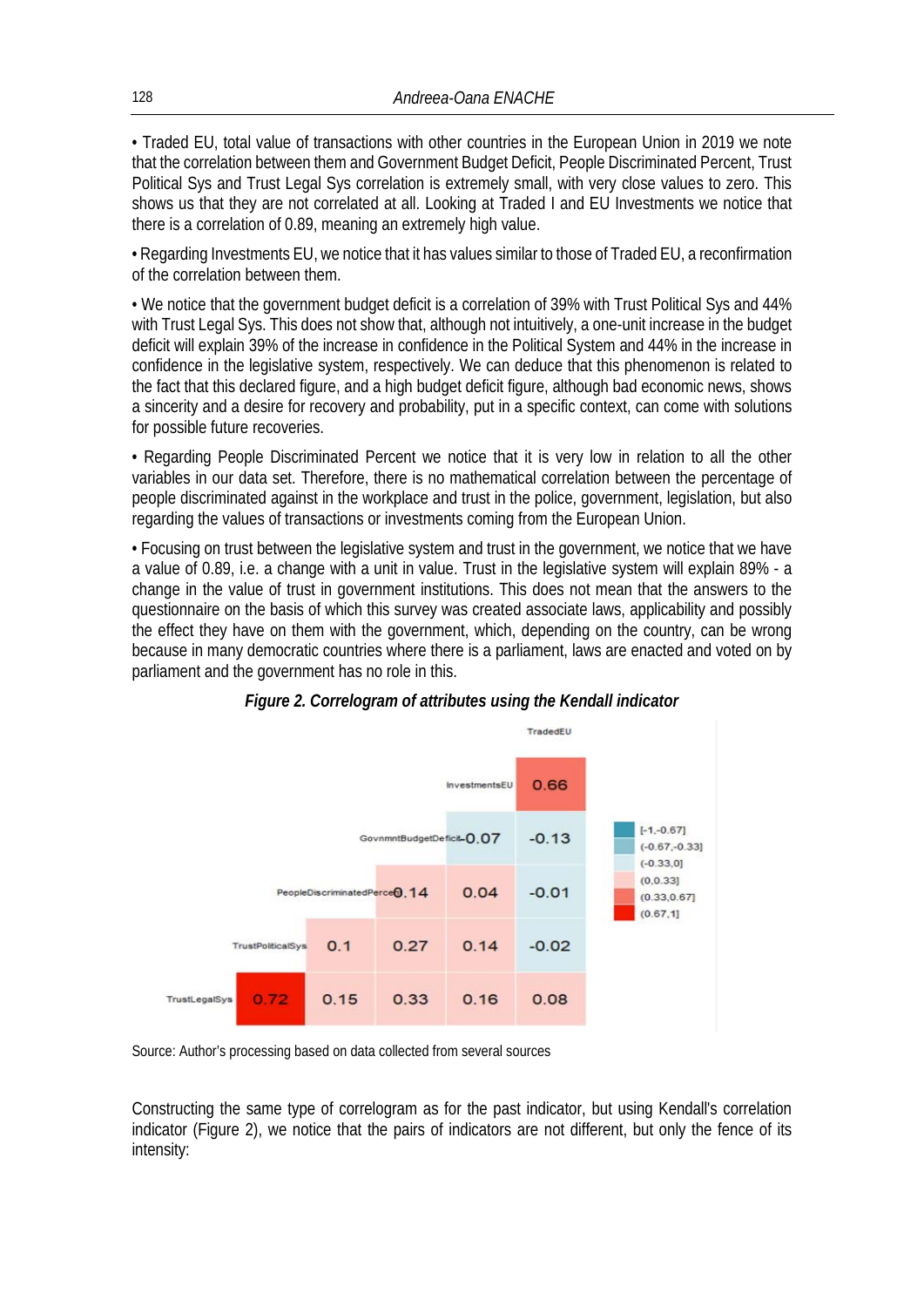- the highest value of the correlation is between confidence in the legislative system and trust in the political system, respectively 0.72.

- the lowest value is between the declared government deficit and the sum of millions of euros traded in the European Union, respectively -0.13. This translates into a conclusion that there is no statistically strong correlation between the two using the Kendall indicator, with the value being in the range of 0 and -0.33, respectively, i.e. a very low inverse correlation.

Observing the correlation chart attached above, which is built on the Spearman rank correlation indicator (Figure 3), we again notice a high approximation of values between, this time, all 3 indicators, the major differences being only two values that are now more pronounced, 0.39 and 0.44, which are the correlations between the budget deficit and respectively the trust in the political system and the trust in the legislative system:

- the highest value in this correlation is 0.88, a value between 0.67 and 1, which translates into an extremely high correlation between the value of trust in the political system and trust in the legislative system.
- the lowest is -0.17, the correlation between the government budget deficit (the declared one) and the amount of transactions made within the European Union. This value is extremely low and shows that there is an inverse correlation between the two indicators for the countries analyzed, but it is very weak.



## *Figure 3. Correlogram of attributes using the Spearman indicator*

Source: Author's processing based on data collected from several sources

Choosing the right correlation is a final step in analyzing the correlations between the values in our previously analyzed dataset. To do this, we must first re-analyze our data set. We know that our values have a different distribution than that of a bell, not one that can be characterized as normal. Thus we can exclude the Pearson correlation coefficient because it can only be used in a distribution or a series of values as close as possible to a normal distribution.

Remaining with Kendall and Spearman, respectively, we need to re-analyze the usefulness of each: if we know about Spearman that it is mainly used for ordinal stairs, we know that Kendall is much more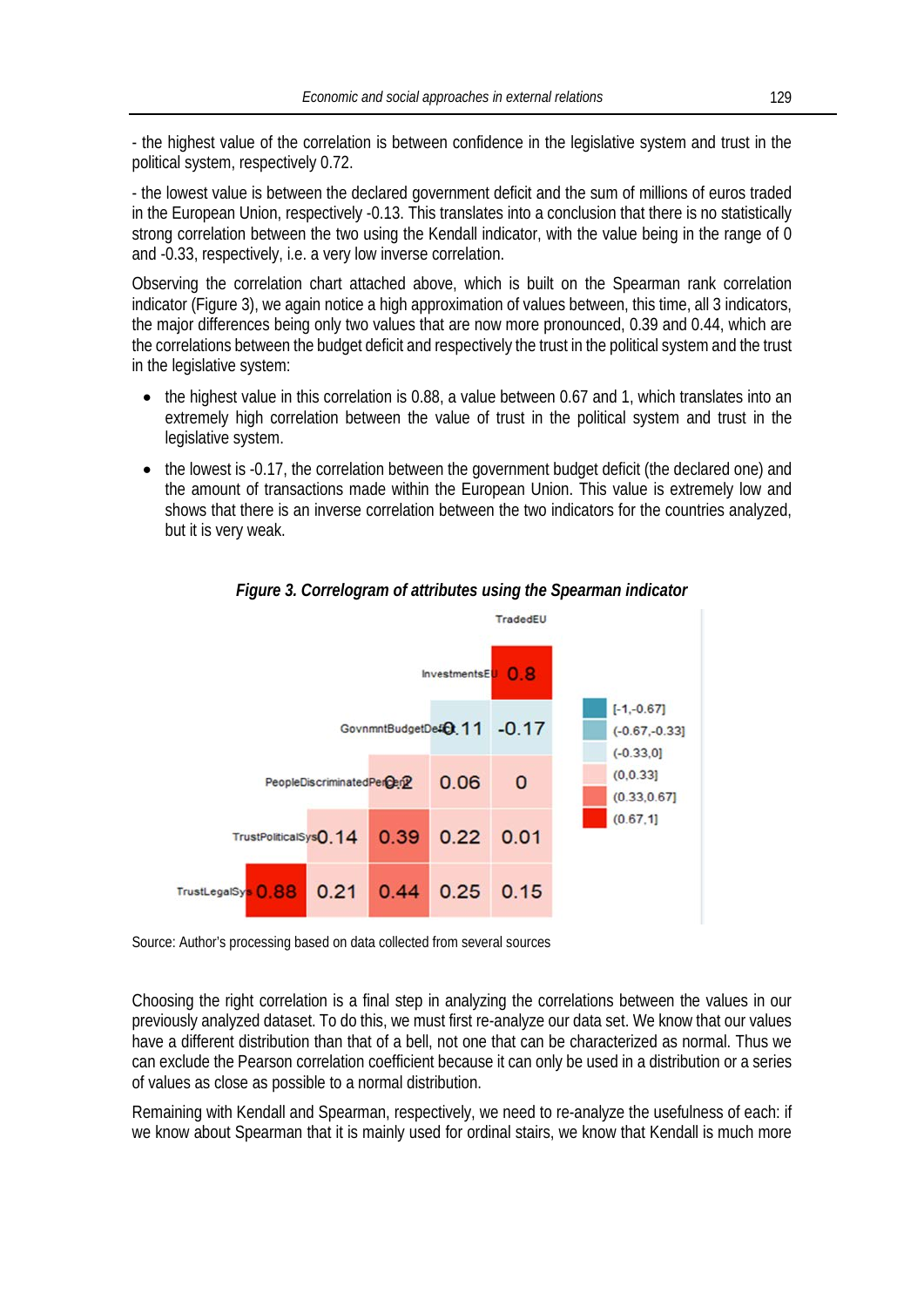used to be designed to analyze data sets by a relatively low volume, small and it has mainly the coefficient of error, although existing, much smaller.

In conclusion, we will continue to use and interpret mainly the values obtained from the use of the Kendall coefficient. To ensure that the correlation we found is statistically valid, we will apply the following code sequence in the R language to see if the p-value will have a value above 0.05.

Equation:  $corr3 \leftarrow cor.test(Date \text{ curr$TrustLeqals} vs.$  $Date \text{ corr}\$GovnmntBugetDeficit, method = "kendall")$  (7)

Following the execution of the previous code sequence, we obtained the following values for the corr3 layout:

```
> print(corr3, short = FALSE)
        Kendall's rank correlation tau
data: Date_corr$TrustLegalSys and Date_corr$GovnmntBudgetDeficit
z = 2.4816, p-value = 0.01308
alternative hypothesis: true tau is not equal to 0
sample estimates:
      tau
0.3300041
```
We notice that the p-value index has a value equal to 0.01308, a value that is strictly and clearly below 0.05, which gives us the certainty that our analysis is valid, that it has a statistical relevance and that it has easily rejected the null hypothesis.



## *Figure 4. Heatmap of value distribution, density and correlation of values*

Source: Author's processing based on data collected from several sources

Attached above we see a heatmap graph obtained using the ggplot package and the ggpairs function (package = "ggplot" in R). From this we can observe in more detail some of the aspects already analyzed previously: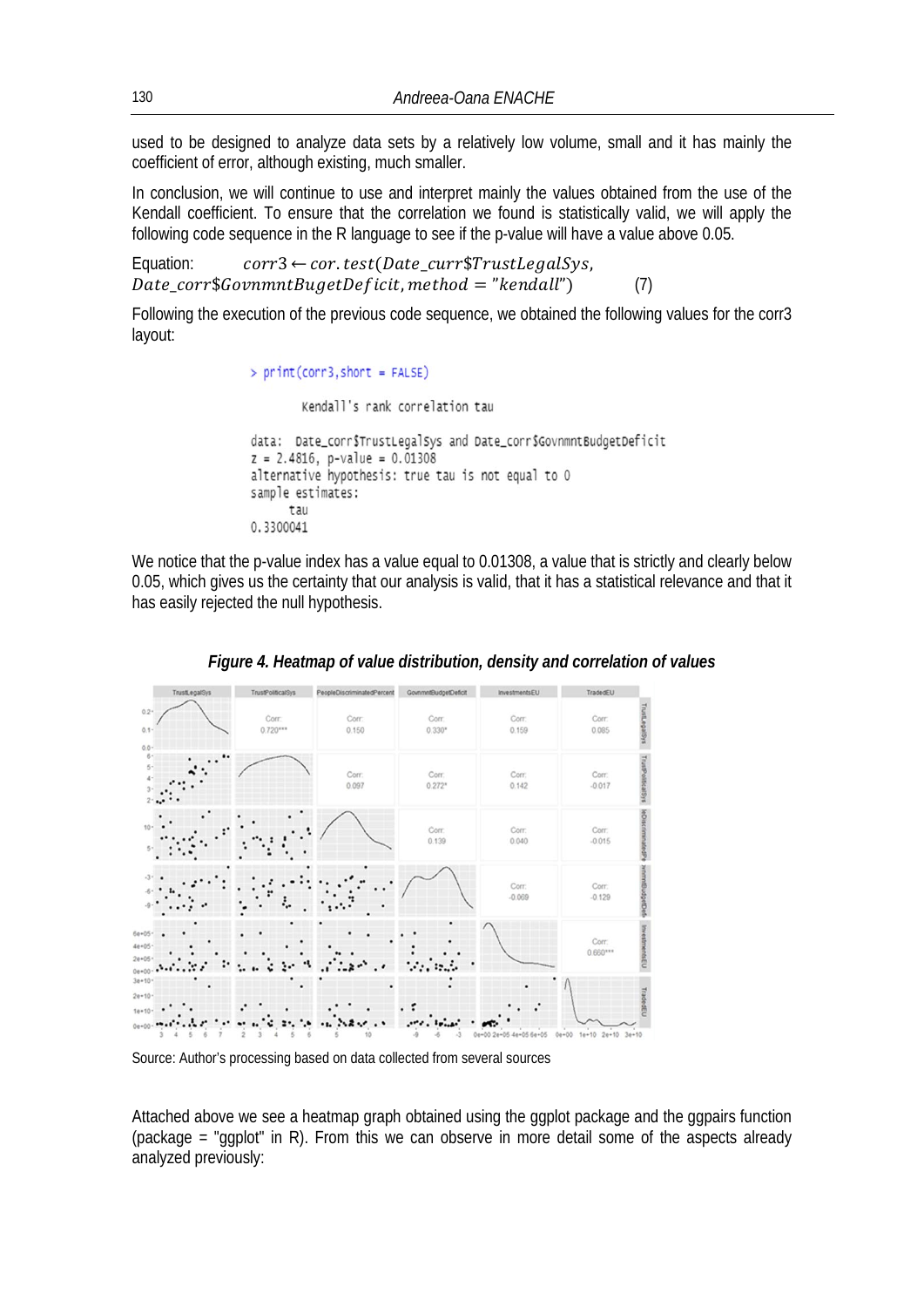• The correlations obtained by applying the two methods show the same estimates. The Kendall correlation index, with 3 degrees of confidence, shows the connection between the trust in the police institution and that of the legislative institution. Thus, when changing the confidence for the first variable by one unit, the confidence in the second variable changes by 72%.

• Graphs of the distribution of values for investments made by the European Union and the amount of trading of states in the EU are similar, with a large number of values close to the beginning falling sharply immediately before quartile 1. This can be interpreted as the simple fact that most EU countries are directly correlated with the number of monetary transactions in the European Union. From this we can also deduce that investments made in a given Member State can also have a domino effect on the external economy: a country that has benefited from large investments will then be able to produce a large number of valuable monetary transactions.

• Observing the actual distribution of values, we see that most create a cloud of values very close to the start of distribution. Analyzing our data set manually, we noticed that the values that tend to be outliers and far from the cloud of values are generally the same countries: Germany, France and Belgium.

To see if we can find more interpretable information on economic risk in European Union trading, we've added three new non-numeric categorical or factorial attributes to our dataset:

• The Zone attribute represents the area of the European space in which that country is located. These have been taken from the official website of each country in the description section to avoid any problems or inconsistencies. We chose this attribute to see if the geographical position of a country offers an advantage from an economic point of view. The premise from which I started was that there may be certain advantages: some countries on high priority roads on international routes, trips to the seas or oceans to have an advantage in intercontinental trade, etc.

• The TradedEuIntervals attribute is formatted based on the TradedEu attribute, dividing the countries into the following categorical values: Low, Medium, High and Very High.

• The InvestmentsEuIntervals attribute is created based on the InvestmentsEu numeric attribute which, like TradedEuIntervals, is divided into the following values: Low, Medium, High and Very High.



Source: Author's processing based on data collected from several sources

We continue with the presentation of the contingency matrices for the variable Area in relation to the two categorical variables, Traded Eu Intervals and Investments Eu Intervals.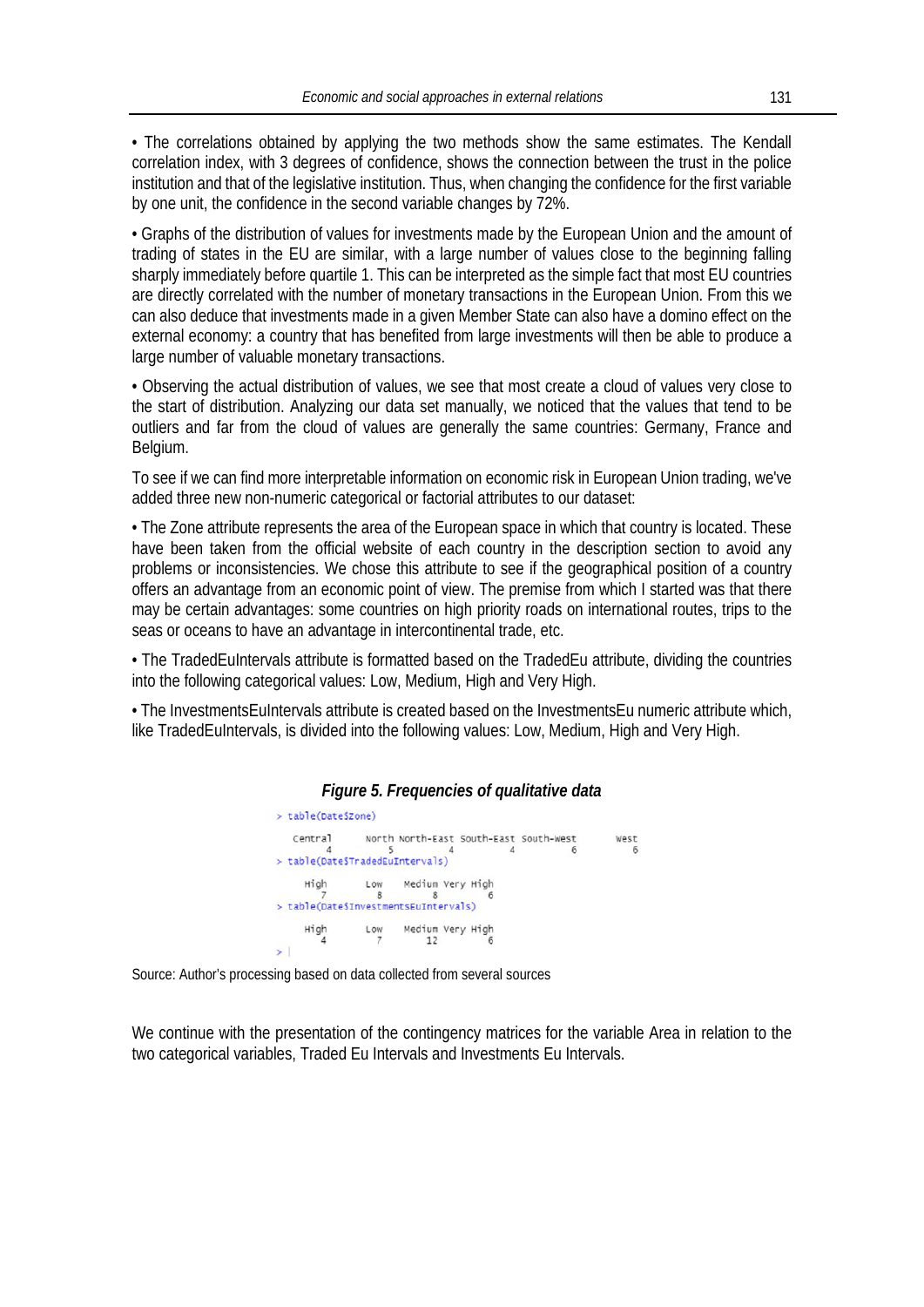|                                                             |         |                | High Low Medium Very High |  |  |  |
|-------------------------------------------------------------|---------|----------------|---------------------------|--|--|--|
| Central                                                     |         |                |                           |  |  |  |
| North                                                       |         |                |                           |  |  |  |
| North-East                                                  |         |                |                           |  |  |  |
| South-East                                                  | $\circ$ |                |                           |  |  |  |
| South-West                                                  |         |                |                           |  |  |  |
| West                                                        |         |                |                           |  |  |  |
| > table(Date\$Zone,Date\$InvestmentsEuIntervals)            |         |                |                           |  |  |  |
|                                                             |         |                | High Low Medium Very High |  |  |  |
| Central                                                     |         |                |                           |  |  |  |
| North                                                       |         |                |                           |  |  |  |
| North-East                                                  |         | $\frac{3}{2}$  |                           |  |  |  |
| South-East                                                  | $\circ$ |                |                           |  |  |  |
| South-West                                                  |         | $\overline{1}$ |                           |  |  |  |
| West                                                        |         |                |                           |  |  |  |
| > table(DateSTradedEuIntervals,DateSInvestmentsEuIntervals) |         |                |                           |  |  |  |
|                                                             |         |                | High Low Medium Very High |  |  |  |
| High                                                        |         |                |                           |  |  |  |
| Low                                                         |         |                |                           |  |  |  |
| Medium                                                      |         |                |                           |  |  |  |
| Very High                                                   | O       |                |                           |  |  |  |

#### *Figure 6. Contingency matrices*

Source: Author's processing based on data collected from several sources

Analyzing the previously created contingency matrices, we can draw the following conclusions:

- regarding the links between the Country Area and the range in which the value for trading in the European Union is, we note that the only areas that have values in the Very High range are West and South-West. This shows us that the countries in these areas are particularly well established in the ranking of commercial transactions and that they are prosperous areas. We also notice that, starting from the West to the East, respectively from the North to the South, the volume of transactions tends to decrease. This does not show that in general, the further east we go, in the ex-communist space, the transactions tend to be less than in the western areas.

- regarding the links between the value range for investments made by the European Union and Zones, we observe an extremely similar resemblance to the links between the variables Zones and TradedEuIntervals. This reminds us that we had an 80% correlation between the two values, TradedEu and InvestmentsEu, which shows us that, first of all, the creation of Intervals data points was done correctly, the correlation is still high and it is correct, now checking it with the geographical area of the respective country from the analysis made.

- the last contingency matrix represents the links between TradedEuIntervals and InvestmentsEuIntervals. Checking the values for Low in both variables, we notice that they are identical and that there are no values for High or Very High, thus showing that there are no significant inconsistencies between the two. We also notice that the very high values of both variables are absolutely symmetric. This can be interpreted as a conclusion that the countries that receive investment from the European Union are countries that manage to assert themselves in the European trade area.

We will continue with the application of the Chi Square test for all the pairs formed and presented above, to see if it will succeed or not to accept a null hypothesis.

#### *Figure 7. Chi-square tests*

> chisq.test(DateSInvestmentsEuIntervals,DateSTradedEuIntervals)

Pearson's Chi-squared test

data: DateSInvestmentsEuIntervals and DateSTradedEuIntervals X-squared = 41.04, df = 9, p-value = 4.918e-06

Source: Author's processing based on data collected from several sources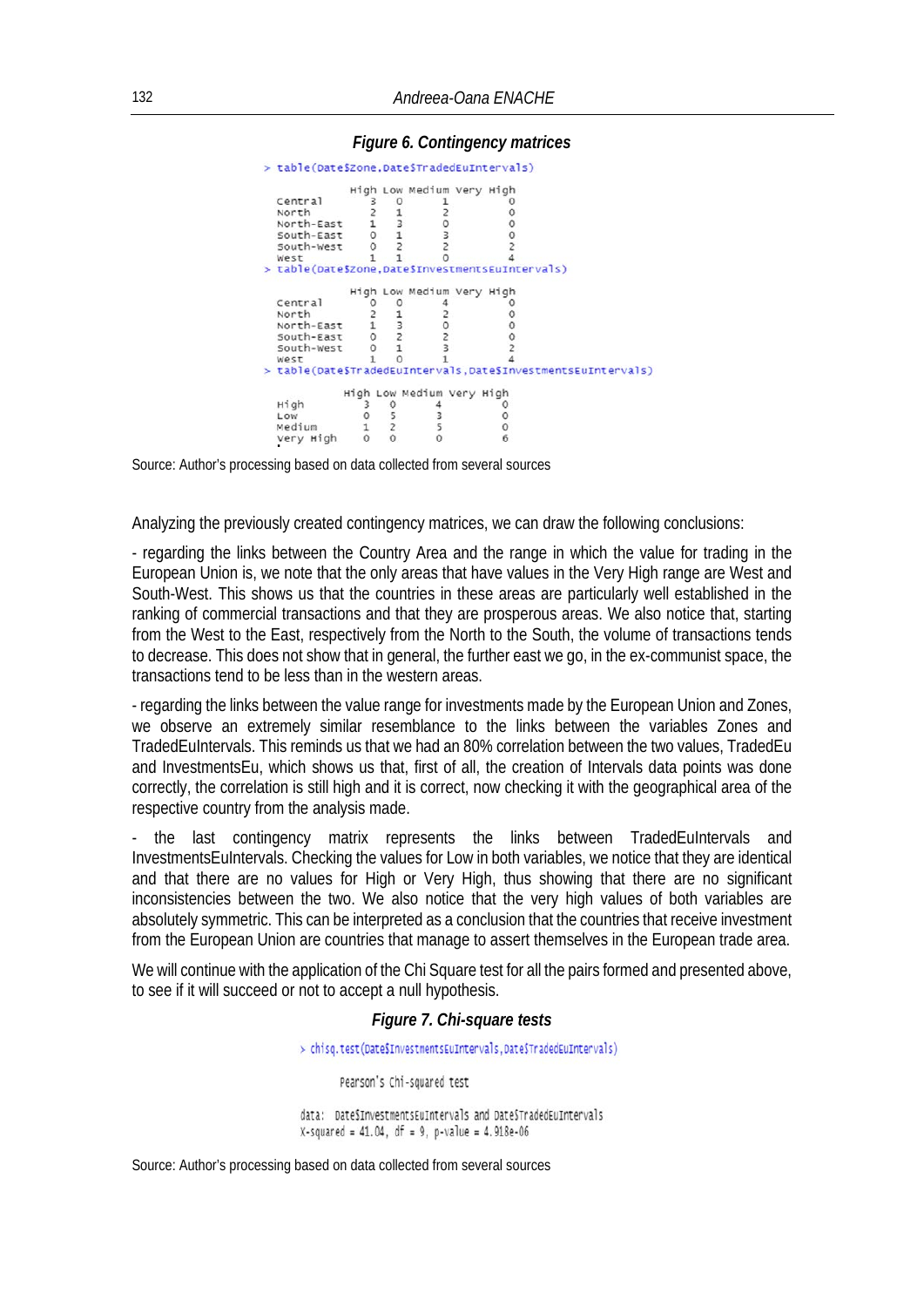It can be seen that for all three tests applied, we have values for p-value strictly less than 0.05: 0.01, 0.01 and one extremely low.

This gives us the assurance that we can continue to analyze the three pairs of attributes and calculate the contingency coefficients of the pairs.

#### *Figure 8. Chi-square test results*

```
> ContCoef(DateSZone,DateSTradedEuIntervals)
[1] 0.7050221
> ContCoef (DateSZone, DateSInvestmentsEuIntervals)
[1] 0.706861
> ContCoef(DateSInvestmentsEuIntervals,DateSTradedEuIntervals)
[1] 0.765475
```
Source: Author's processing based on data collected from several sources

We notice that in the case of all the three sets of pairs of values analyzed, the result of the contingency test is between 0.705 and 0.765, which results in a very strong dependence between all three pairs of values and implicitly between all three.

#### *Figure 9. Cramer's V test results*

```
> cramerv(DateSzone.DateSTradedEuIntervals, bias.correct = FALSE)
Cramer V
  0.574
> cramerV(DateSZone,DateSInvestmentsEuIntervals, bias.correct = FALSE)
Cramer V
 0.5769
> cramerV(DateSTradedEuIntervals,DateSInvestmentsEuIntervals, bias.correct
= FALSE)
Cramer V
 0.6868
```
Source: Author's processing based on data collected from several sources

We have attached the results of applying the Cramer V test above to all three pairs of values in our dataset. To determine if the links between our values exist or not, the value of the crammer indicator must be above 0.10. Note that for all three value pairs we have values between 0.574 and 0.686. Therefore, we can conclude with certainty that our links exist, all values being much higher than the minimum threshold of 0.10.

#### *Figure 10. Likelihood test results*

```
> assocstats(xtabs(~DateSzone + DateSTradedEuIntervals))
 XA2 df P(> XA2)<br>Likelihood Ratio 32.378 15 0.005717<br>Pearson 28.661 15 0.017782
Phi-Coefficient<br>
contingency coeff.: 0.705<br>
Cramer's V<br>
> assocstats(xtabs(-CateSZone + DateSInvestmentsEuIntervals))<br>
x<sup>x2</sup> df P(> x^2)<br>
Likelihood Ratio 32.691 15 0.0051789<br>
Prophetary 2011 0.0162778
 x2 df P(> xx2)<br>Likelihood Ratio 32.691 15 0.0051789<br>Pearson 28.960 15 0.0162778
Phi-Coefficient : NA<br>
Contingency Coeff: 0.707<br>
Cramer's V<br>
20.907 Cramer's V<br>
20.907<br>
20.907<br>
20.907<br>
20.907<br>
20.907<br>
20.97<br>
20.97<br>
20.97<br>
20.97<br>
20.97<br>
20.97<br>
20.97<br>
20.97<br>
20.97<br>
20.97<br>
20.99<br>
4.4453e-06<br>
20.99<br>
20.99<br>

 Phi-Coefficient : NA<br>Contingency Coeff.: 0.765<br>Cramer's V : 0.687
```
Source: Author's processing based on data collected from several sources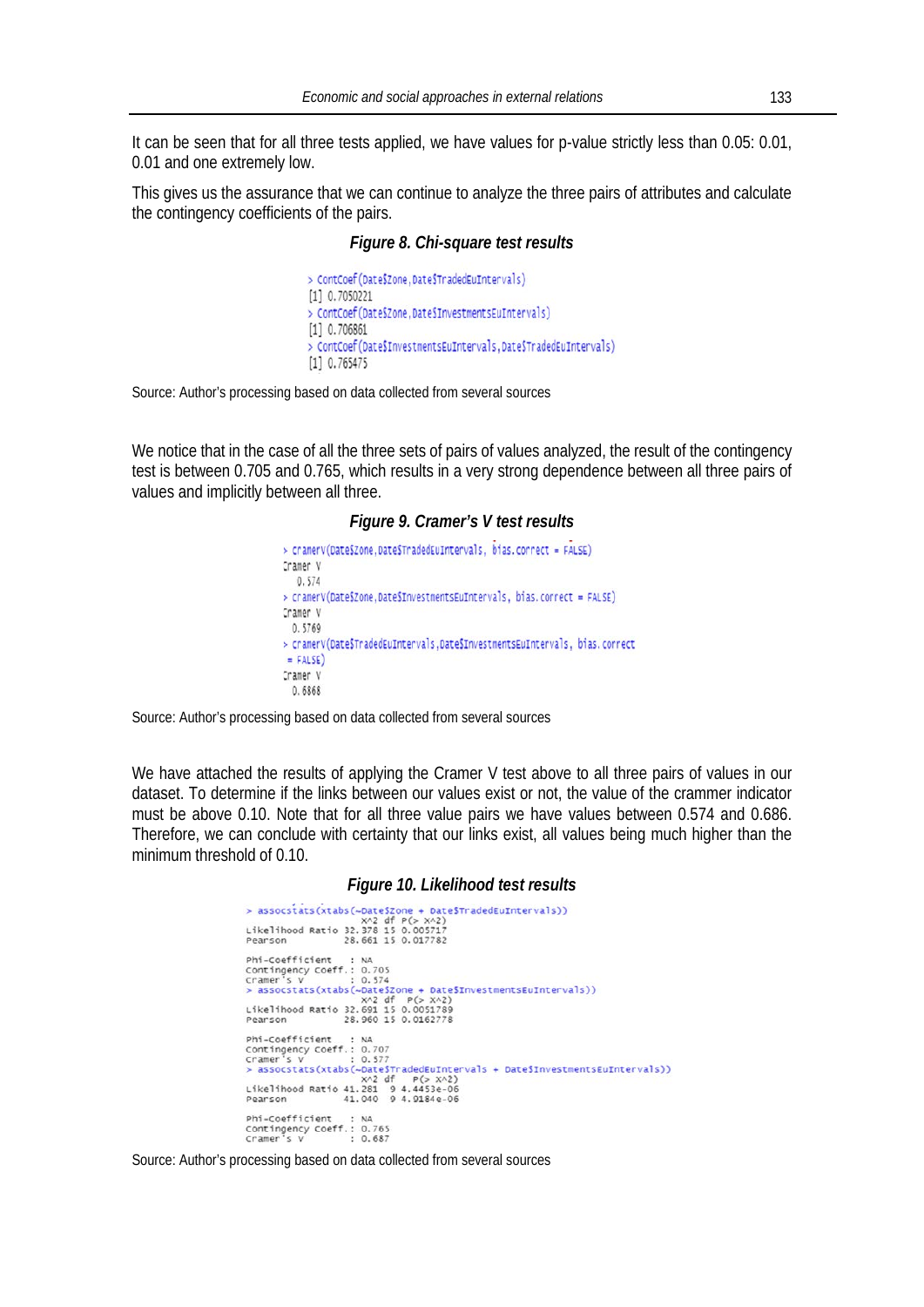It can be seen that we have a p-value of less than 0.05 for all the pairs of variables analyzed. This confirms to us that the tests are valid and that we have rejected the null hypotheses. Regarding the values, we notice that we obtained 32.37, 32.69, 41.28. Thus, we are confirmed that we have strong, positive and direct links between the 3 attributes and their pairs.

# **Conclusion**

Based on the statistical data obtained and the analysis performed, it can be seen that there is a strong correlation between the amounts invested by the European Union in a country and the volume of transactions of this country within the European Union. This shows that in the case of a country that receives confidence from the EU, the risk becomes assumed and the default number of transactions will increase.

For a thorough analysis of the risk factors in international economic relations, the auxiliary factors of the economic process itself must also be taken into account, such as citizens' trust in the police, confidence in the country's legal and legislative system and trust in the political system. However, data such as the declared budget deficit, the amounts traded in the European Union and the amounts invested in the EU should not be neglected in any way.

There is also a link between EU investment and confidence in the country's political system and government. The higher the confidence, the higher the amount invested in the country, these factors representing a risk in an economic transaction.

There is also an inverse link between the government's declared public deficit and the amounts traded or invested in the EU, which leads to the substitution of economic information that could affect bilateral relations between countries in the economic context of markets.

### References

Andrei, T., Stancu, S. (1995). "Statistica", p. 32-50. Ed. ALL.

- Bekaert, G., Harvey, C.R., Lundblad, C.T., Siegel, S., (2015). " Political Risk and International Valuation", Institute for Economics and Finance in Rome, Italy, https://www0.gsb.columbia.edu/mygsb/faculty/research/pubfiles/13995/Bekaert\_Political\_Risk.pdf
- Bernd, S., (2012). "Virtual Stock Markets for Business Forecasting", p.231-255. Frankfurt University 2012.

David, D.F., (1990). "Price Theory", p. 121-135. Ed. New Era.

Eurostat, Average rating of trust by domain, sex, age and educational attainment level (online data code: ILC\_PW03), https://ec.europa.eu/eurostat/databrowser/view/ilc\_pw03/default/table?lang=en

Frank, K., (1921). "Risk, incertitude and profit", Ed. Boston and New York, Houghton Mifflin Company, ISSN 283427

George, L.S., (1952) "On the Meaning and Measure of Uncertainty", Metroeconomica, "Probability and Uncertainty",

Gheorghe, R., (2001). "Analiza Datelor", Ed. ASE București, p. 300-329

Henisz, W.J., Zelner, B.A., (2010). "The Hidden Risks in Emerging Markets", Harvard Business Review, Vol. 88, pp. 88-95.

Hermann Hope, (1997) "On Certainty and Uncertainty", The Review of Austrian Economics, vol. 10, no. 1, p. 299

- Jaba, E., (2002). "Statistica" Ediția a treia, Ed. Economică.
- John, A., Lawton, T.C., (2017). "International Political Risk Management: Perspectives, Approaches and Emerging Agendas", International Journal of Management Reviews, Vol 20, Issue4, pp. 847-879
- Psychogyios, I., Fakiolas, E., Koutsoukis, N.S., (2020) "Political Risk Complementarity Between Business Economics and International Relations", Economic and Financial Challenges for Balkan and Eastern European Countries, Springer Proceedings in Business and Economics, pages 1-11.